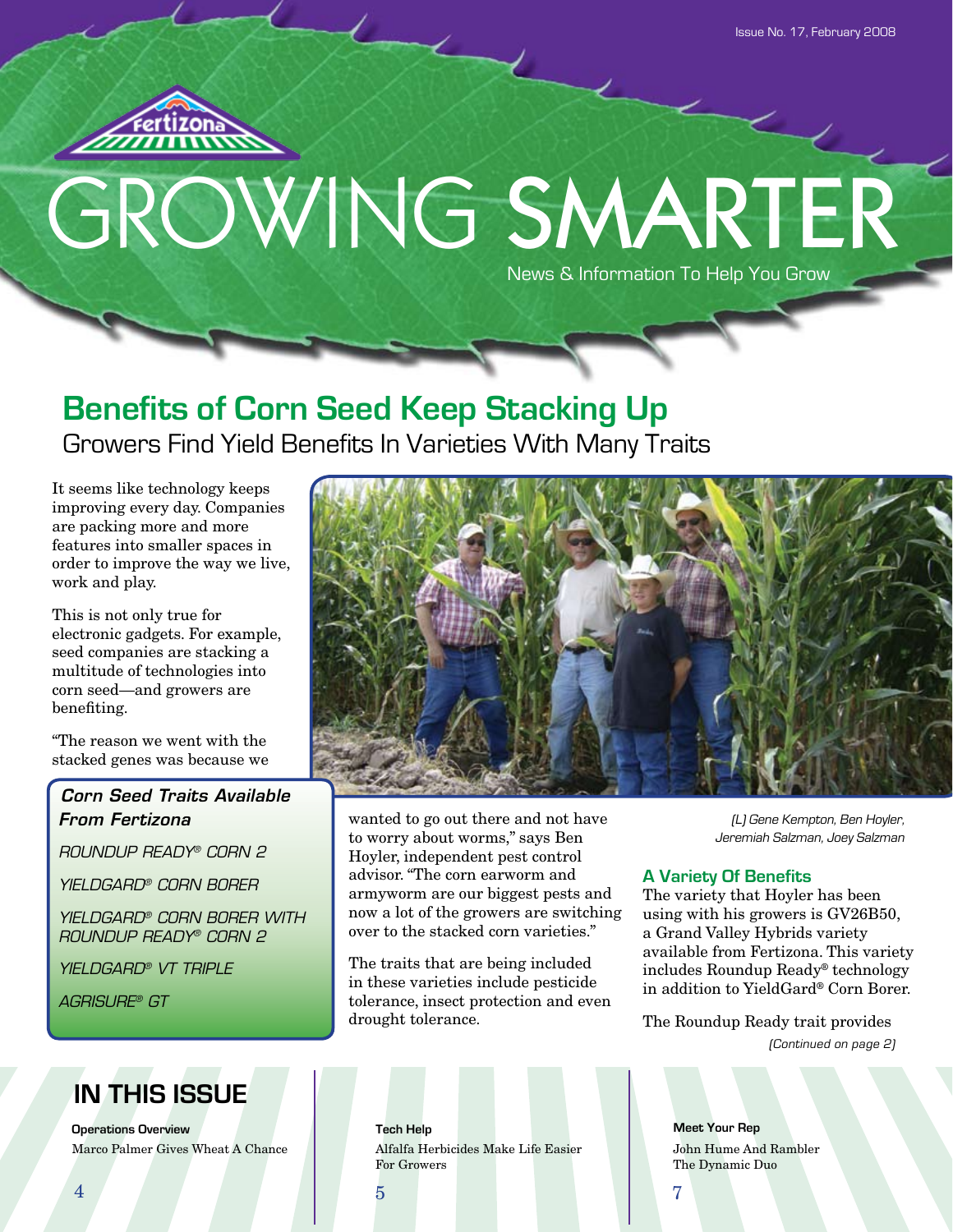# **GROWING SMARTER**

## **COMPTON'S CORNER**

## **Unpredictable Nitrogen Prices Make Our Partnership Even More Important**

Fertilizer prices are on the rise, and it's not just a problem in the Southwest. All around the world, Nitrogen prices are going up and it's due to a variety of factors.

According to John Russnogle of Corn and Soybean Digest, the U.S. now imports half the Nitrogen it uses, up from 15% from less than ten years ago. The ethanol boom is another reason the Nitrogen prices are rising.

Although we can't do anything about the cost of our raw materials, we can certainly help growers get the most out of their fertilizer programs. That includes

recommending the right products and rates for you based on your specific operation. It also means offering value-added services that help contribute to your bottom line. These include having plenty of Nitrogen storage at our plants, reacting 10-34-0 on-site using our mobile reactor and owning our own trucking company, Ag Express.

These are just a few ways that we're helping you keep more money in your pocket as the price of Nitrogen continues to be volatile. Even as prices continue to rise, Fertizona is committed to have an ample supply of products to ensure your operation is successful. **Jim Compton**



Jim Compton Jr., President, Fertizona and Compton Ag Services.

## **Benefits of Corn Seed Keep Stacking Up**

enhanced in-plant tolerance to Roundup agricultural herbicides. The YieldGard Corn Borer trait contains an insecticidal protein from Bacillus thuringiensis (Bt) that offers whole plant, full season protection from corn borers and provides intermediate protection for corn earworm and fall armyworm.

**Higher Yields. Lower Hassles.** One grower that has realized the benefits of the stacked corn varieties is Joey Salzman, a cotton, wheat and alfalfa grower in the Eloy area who grew corn for the first time last year.

"We were able to have a real good yield on it," says Salzman. "We grew it for silage for the dairy and we yielded about 34 and a half tons per acre."

To ensure a successful crop, Salzman explains that he never let the corn dry out and provided a comprehensive fertilizer program. "We put down 250 pounds of 16-20-0 at pre-plant and then we ended up with about 70 to 75 gallons of UN-32 per acre."

(Continued from page 1)

Other growers in the area have noticed the success of Salzman's crop, and they are all looking into the stacked varieties.

"His corn was about 3 or 4 feet taller than anyone else's around," says Hoyler. "It's done real good for us, it really yielded well."



2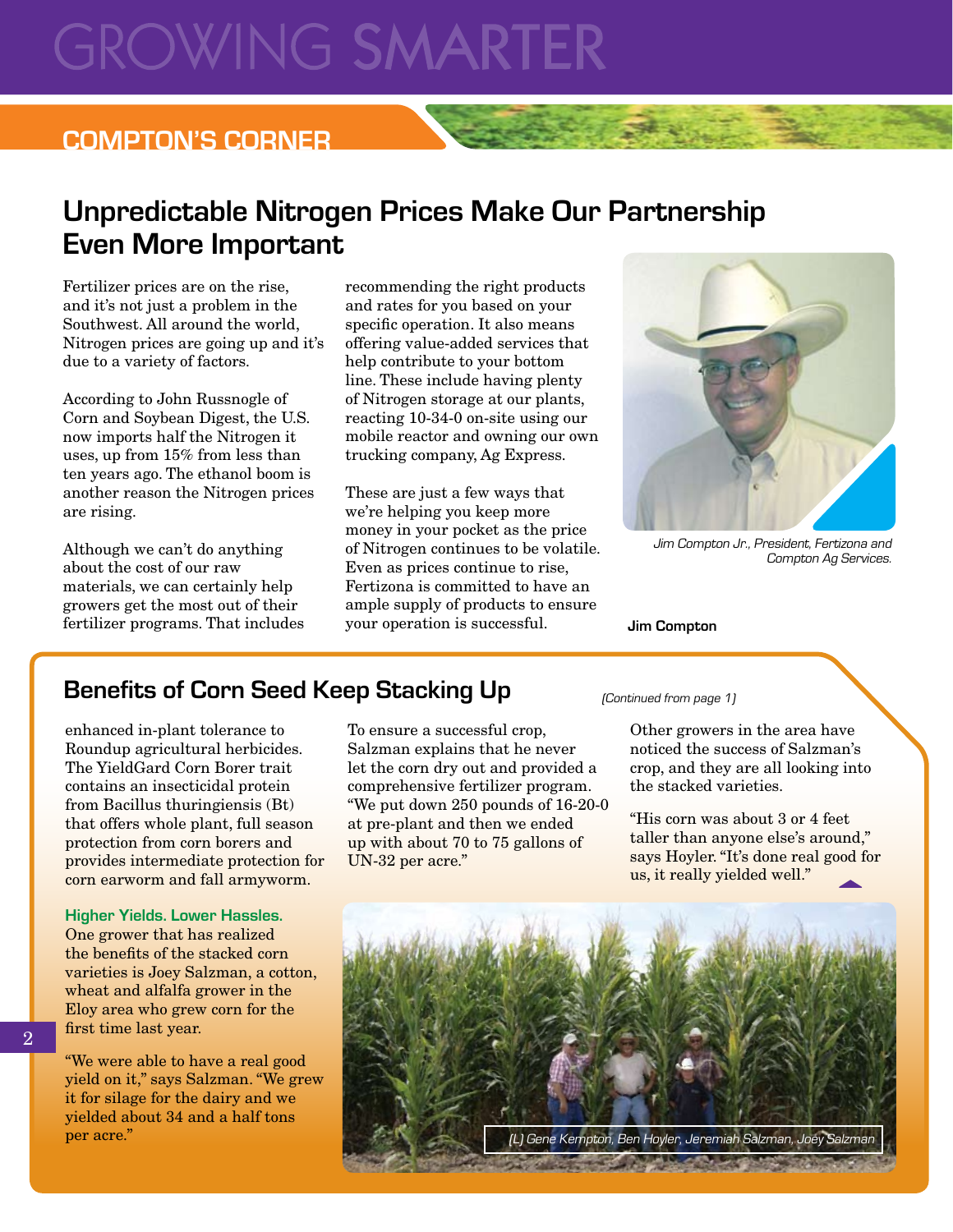## **COVER STORY**

# **Palm Valley Golf Club Discovers Benefits of New Quali-Pro T-NEX 1Q PGR**



Smart superintendents and turfgrass professionals use plant growth regulators (PGRs) for any number of reasons, most commonly to reduce mowing requirements. However, PGRs such as Quali-Pro's T-Nex 1Q product offered by Fertizona bring other valuable benefits including stress tolerance, color enhancement and reduced nitrogen allocation to foliage, as well as improved lateral stem and root mass development.

At the popular, 36-hole Palm Valley Golf Club in Goodyear, Arizona, Superintendent Gari Scherting has even more specific purposes for applying T-NEX growth regulator.

"I use it at overseeding to keep the bermudagrass from competing with the ryegrass," Gari explains. "I'm using it in the dormant season for when it's still too hot to really overseed, and the bermuda wants to continue to grow actively."

Until last year, Gari had been applying another PGR product, but decided to make the switch to Quali-Pro T-NEX

because it was a much better value. He was also confident that T-NEX would keep delivering the kind of performance he was used to.

"I saw that it had the same amount of active ingredients, so I knew I was going to get the same control for less money," he says. "T-NEX was considerably lower in price than (his previous product), and it compares equally."

Making efficient use of his budget is important to Gari, and working with Fertizona helps him in ways besides just providing products more affordably.

"Another thing I do to save money is bulk applications," he adds,

*"Another thing I do to save money is bulk applications,and Fertizona is set up to do bulk fertilizer delivery. That convenience is above and beyond for us."*

*– Gari Scherting Superintendent, Palm Valley Golf Club*

> "and Fertizona is set up to do bulk fertilizer delivery. That convenience is above and beyond for us."

Gari has been doing business with Fertizona for over a dozen years now, and appreciates the responsive attention he gets. With an average of 75,000 rounds a year, Palm Valley is a busy place, so there's not much margin for error.

"Fertizona has excellent service, and I typically get the product on the same day that I order it," Gari says. "I would recommend them to anyone."

To learn more about Quali-Pro T-NEX or other helpful products and services we offer, simply talk to your Fertizona representative.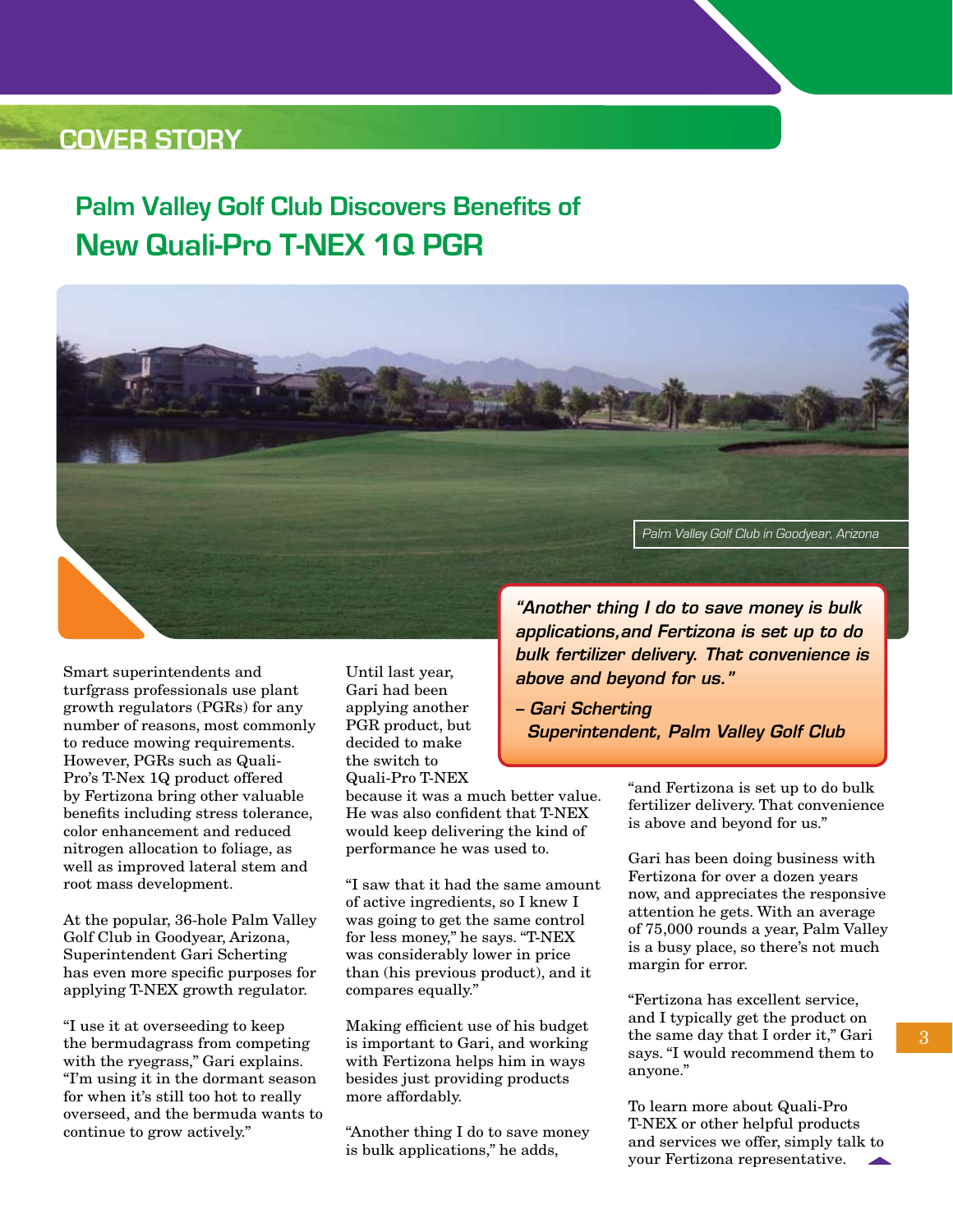# **GROWING SMARTER**

## **OPERATIONS OVERVIEW**

## **Marco Palmer Gives Wheat A Chance** Profitability Encourages Cotton Farmer To Switch



There's nothing quite like growing up in agriculture. Learning a strong work ethic while being close to nature and helping things grow is an experience truly like no other.

No one knows this better than Marco Palmer, a fifth generation cotton grower in the Thatcher area. Being raised in and around the agriculture industry instilled many values in Palmer that he carries with him to this day. His involvement with farming started at a very young age.

"By the time I was thirteen I decided I was wasting my time not to be running my own Marco Palmer in front of his Gila Valley crops

land, so I started leasing land from others," says Palmer who worked on his father's farm while growing up. "I still helped my dad until I was eighteen and then I told him I'd work for free because he wasn't paying me enough," he laughs.

Palmer started farming his own land at that point. Although they never farmed as partners, Palmer and his father helped each other out when necessary. "I farmed my land

*Marco Palmer Farms At-A-Glance Founded: 1976 Location: Pima, Arizona Specialty: Cotton and Wheat*

## *Safety Tip*

*Remember to wear you safety goggles and proper Personal Protective Equipment (PPE) when applying pesticides.* 

and he farmed his. We would share equipment and all, but we were pretty independent otherwise."

#### **A Good Rotation**

Traditionally a cotton grower, Palmer has begun to grow wheat and barley this year due to several factors.

"I started farming seriously in the 1970s when there was a lot of grain up here," describes Palmer. "We had cotton and grain and there was a good rotation. Then grain prices dropped so we went strictly to cotton because we couldn't make any money on grain."

Palmer says that because of the recent price increase for durum wheat, coupled with the fact that his fields were in serious need of rotation, growing grain this year was a no-brainer.

"I've waited since the late 70s for a chance to grow grain again and make any money on it and now for the first time, grain prices are up where they can compete with cotton," Palmer says. "I've just been desperately looking for a rotation crops so this is perfect timing. I needed to rest the ground from cotton."

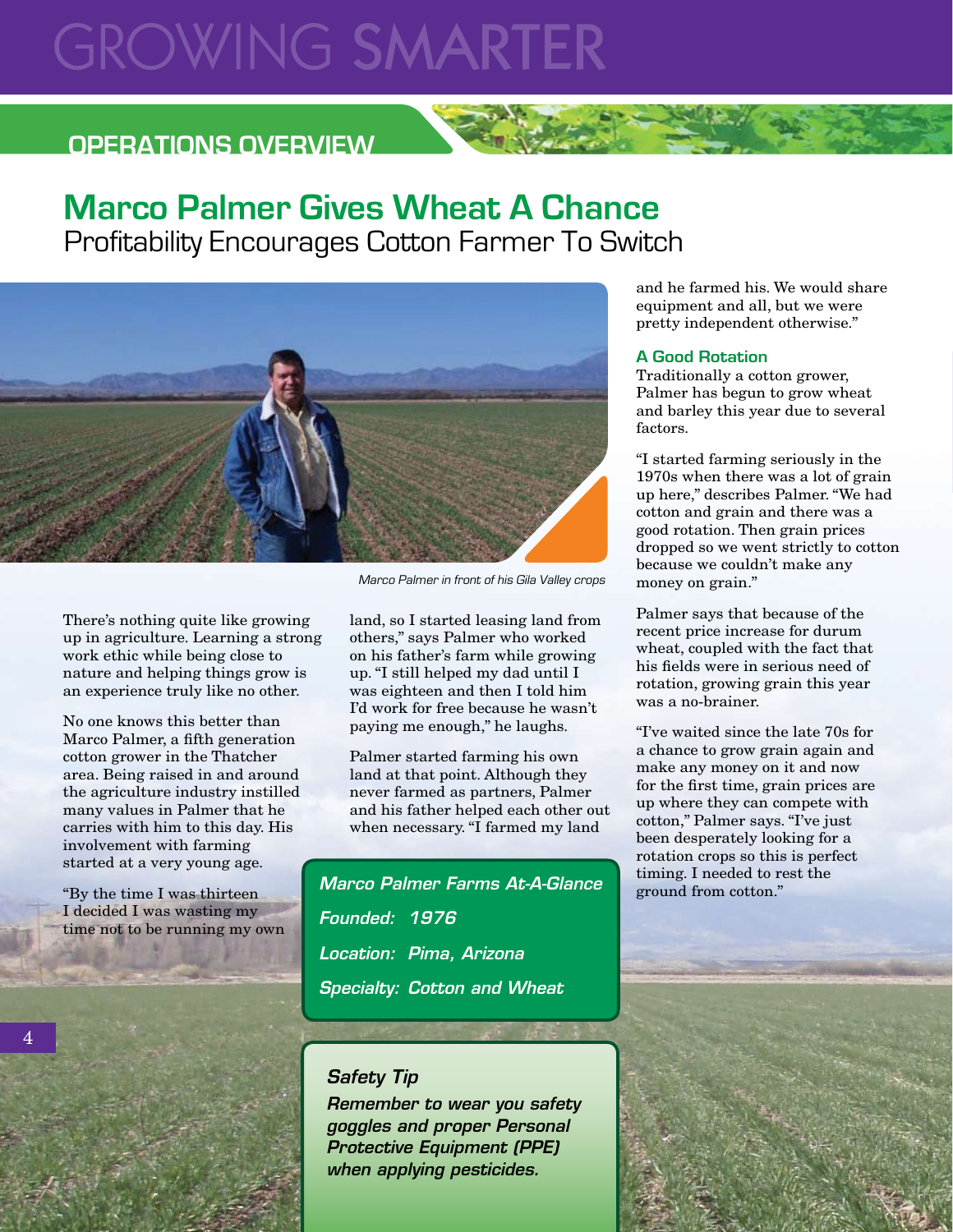## **OPERATIONS OVERVIEW**



Palmer explains that with durum wheat and barley prices being up, he has now converted his entire farm over to these crops for the time being. "I have everything in durum wheat and barley this year," Palmer describes. "We have about 200 acres of barley and 600 acres of durum wheat in the ground right now."

#### **A Convenient Relationship**

The durum wheat that Palmer is growing now is being sold through a contract to Barkley Seed.

"Part of the benefit of that is that they're working with Fertizona, so our delivery point is right in Thatcher," says Palmer. "It really makes for an easier harvest since we can deliver it 15 miles away as opposed to running it over to Casa Grande or somewhere else."

#### **Packed With Protein**

As far as protein levels go, Palmer understands how important it is to properly fertilize durum wheat. "I realize that if I don't reach certain protein levels, I'll be penalized when I go to sell it so we're going to do some extra fertilization this year."

Palmer has some specific fertility programs that have helped him grow a profitable crop. "I try to put down a lot of dry fertilizer before we plant," explains Palmer. "We put down about 150 to 300 pounds of both urea and 16-20-0 at pre-plant."

Having a steady supply of nitrogen throughout the growing season is the key to a successful crop, according to Palmer. He has applied his experience in growing cotton to the new grain crops he's been growing. "Although I don't have a whole lot of specific experience with wheat, it's just like any crop, if you don't give that plant what it needs when it needs it you're not going to be happy with the result," stresses Palmer.

#### **A Hometown Business**

Palmer is counting on Fertizona to help him though his first full season growing grain crops. He credits Fertizona staff with providing topquality products and services for his operation.

"I started working with Fertizona when they came into this valley about ten years ago and they have been very good to work with," says

Palmer. "Steve Marshall is my rep and he's been very responsive. We get just about all our chemicals and fertilizers from them."

In addition to quality products, Palmer also points out that the personal relationship he has with Fertizona is just as important to him.

"It's just a hometown business," says Palmer "You know the people, they know you and it's personal. It's the type of relationship where you work as a team as opposed to some brand name where you don't know the company on a personal level. It's nice that Steve's here. If I have a problem with anything that's gone wrong, he goes to bat for me and tries to solve the problem and I enjoy that."

Reflecting on his upbringing in agriculture, Palmer is clearly passionate about the lifestyle. He explains that there really is nothing like growing up on a farm.

"This is the greatest business ever it's a way of life," Palmer concludes. "You just can't beat agriculture, it's the best. I wish more people were raised in it, I think it would make the world a better place."

#### **New Hires**

**Jeremy Amalong Willcox Plant Operator Mario Peña, Jr. Blythe Driver Alberto Sanchez Fennemore Driver Dallas Younger** Thatcher Driver **Michael Neblina Roll Driver Bert Leal, Jr. Willcox Plant Operator Felipe Ruiz Ag Express Driver** 

**Rey Reynolds Buckeye Driver**

**David Gehrts Buckeye Assistant Yard Manager Nick Lubich Fennemore T&O Salesperson Rebecca Gaines Casa Grande Accounts Payable Assistant Dan McDougal Willcox PCA/Salesperson**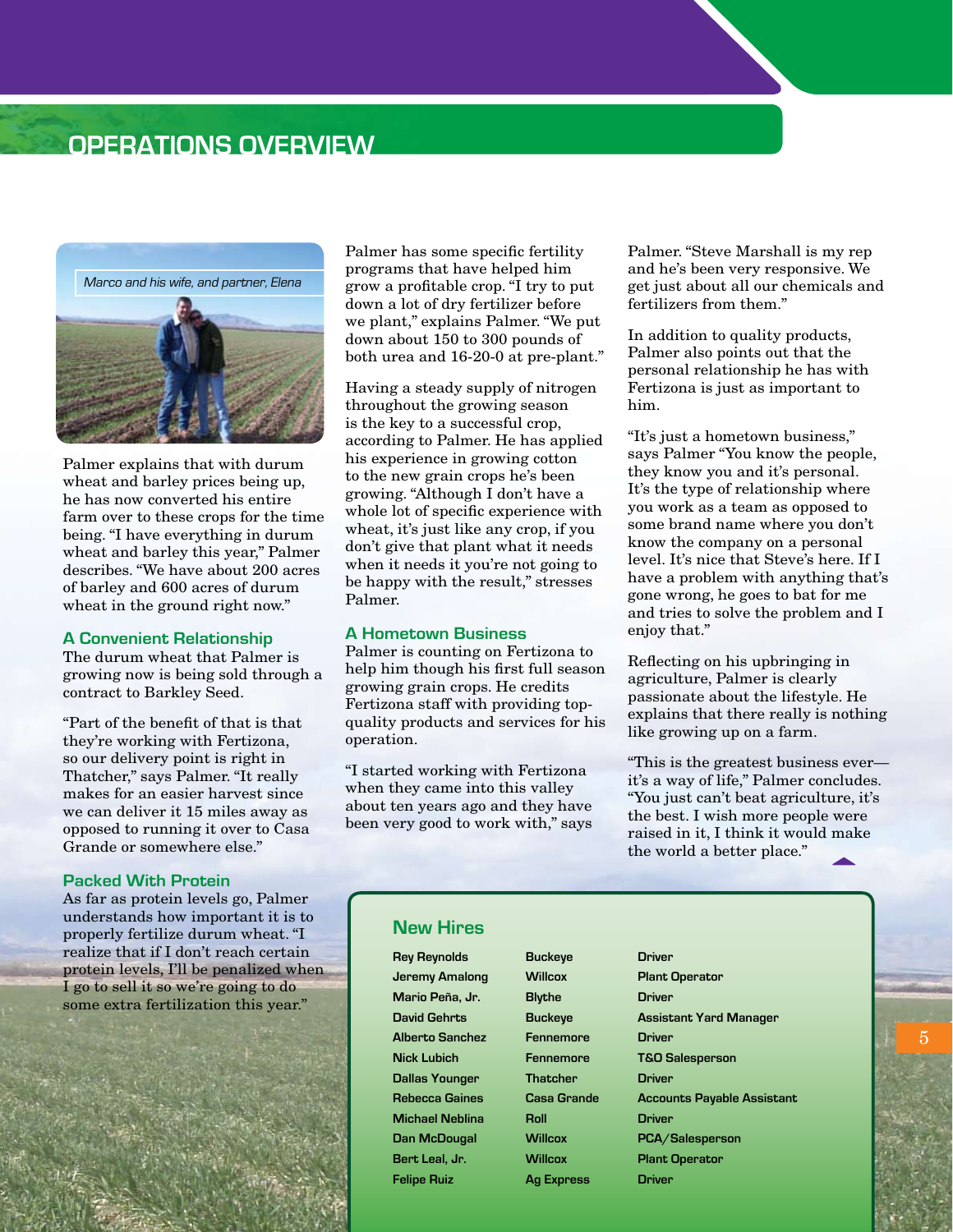# **GROWING SMARTE**

## **Tech HELP**

# **Alfalfa Herbicides Makes Life Easier For Growers** Proper Identification and Timing Are Keys To Success

When it comes to alfalfa, it's not if you'll get weed problems, but when. Most growers understand that customers pay less for weedy alfalfa, but what they may not know is weed control can be the key to ensuring a thriving alfalfa crop year after year.

"Alfalfa is a perennial, so it will last three to five years," says Tom Montoya, manager of Fertizona— San Tan. "The length of time the alfalfa crop lasts will usually depend on weed control programs, in addition to stand and other factors."

#### **Identification Please**

According to Montoya, identification of weeds will determine the best options for herbicide programs.

"The first thing you need to do is identify your weed," says Montoya. "Once you know what you're going after you can formulate a plan to take action. Your PCA can identify your weeds and recommend treatments for them."

The biggest weed problems for alfalfa growers in the Southwest include winter and summer grasses. In addition, nutsedge and broadleaved weeds like malva and Londonrocket can also cause problems with alfalfa crops.

"In small alfalfa, it will be harder to grow because the weeds will choke out the young alfalfa, shade it from sunlight and rob water from it," stresses Montoya. The weeds will also take your preplant fertilizer away because the weed

will grow a lot faster than the winter alfalfa."

### **Early And Often**

"As far as weed control goes, I think your best bang for the buck is a pre-emergence herbicide," says Montoya. "In my opinion, you want to keep the first few cuttings as clean as possible."

Velpar AlfaMax® Gold is a preemergence herbicide that Montoya suggests during the cooler temperatures because it has a longer residual. "The best time to put it down is after the sheep eat it to the ground if you sheep it, because you want to put it on the bare ground," says Montoya. "Or you can use Solicam®, a preemergence herbicide. It does an excellent job on nutsedge and grasses. Solicam is fair on malva."

Montoya recommends herbicides Pursuit and Raptor in combination to control a wide spectrum of broadleaves. Raptor has the additional benefit of giving partial control of winter grasses.

"You can also add Butoxone herbicide, which is a 2,4 DB type product that is real good for your milky composites," adds Montoya. "But if you have more grasses, you may have to add some grass herbicides like Arrow or Select Max."

For best weed control results in alfalfa, Montoya suggests talking to your Fertizona or Compton Ag Services rep early in the season to plan ahead for weed problems in order to take proactive steps.

#### **Alfalfa Herbicide Options For Weed Control**

It's always best to talk to your Fertizona or Compton Ag Services rep to build a customized herbicide program based on your specific needs, but here is a list of products that have demonstrated good results in the Southwest

| <b>Product Name</b>                                                    | <b>Herbicide Type</b>                     | <b>Weeds Controlled</b>                |
|------------------------------------------------------------------------|-------------------------------------------|----------------------------------------|
| Velpar AlfaMax® Gold Herbicide<br>Registered Trademark of Dupont       | Pre-Emergence and<br>early Post-Emergence | Winter grasses                         |
| Solicam <sup>®</sup> Herbicide<br>Registered Trademark of Syngenta     | Pre-Emergence                             | Winter grasses, malva<br>and nutsedge  |
| Pursuit® Herbicide<br>Registered Trademark of BASF                     | Pre-Emergence and<br>Post-Emergence       | <b>Broadleaves</b>                     |
| Raptor <sup>®</sup> Herbicide<br>Registered Trademark of BASF          | Pre-Emergence                             | Broadleaves and some<br>winter grasses |
| Butoxone Herbicide<br>Registered Trademark of BASF                     | Post-Emergence                            | Milky composites                       |
| Prowl $H_2O$<br>Registered Trademark of BASF                           | Pre-Emergence                             | Winter grasses and<br>some Broadleaves |
| Treflan <sup>®</sup> TR-10<br>Registered Trademark of Dow Agrosciences | Pre-Emergence                             | Grasses and some<br><b>Broadleaves</b> |

6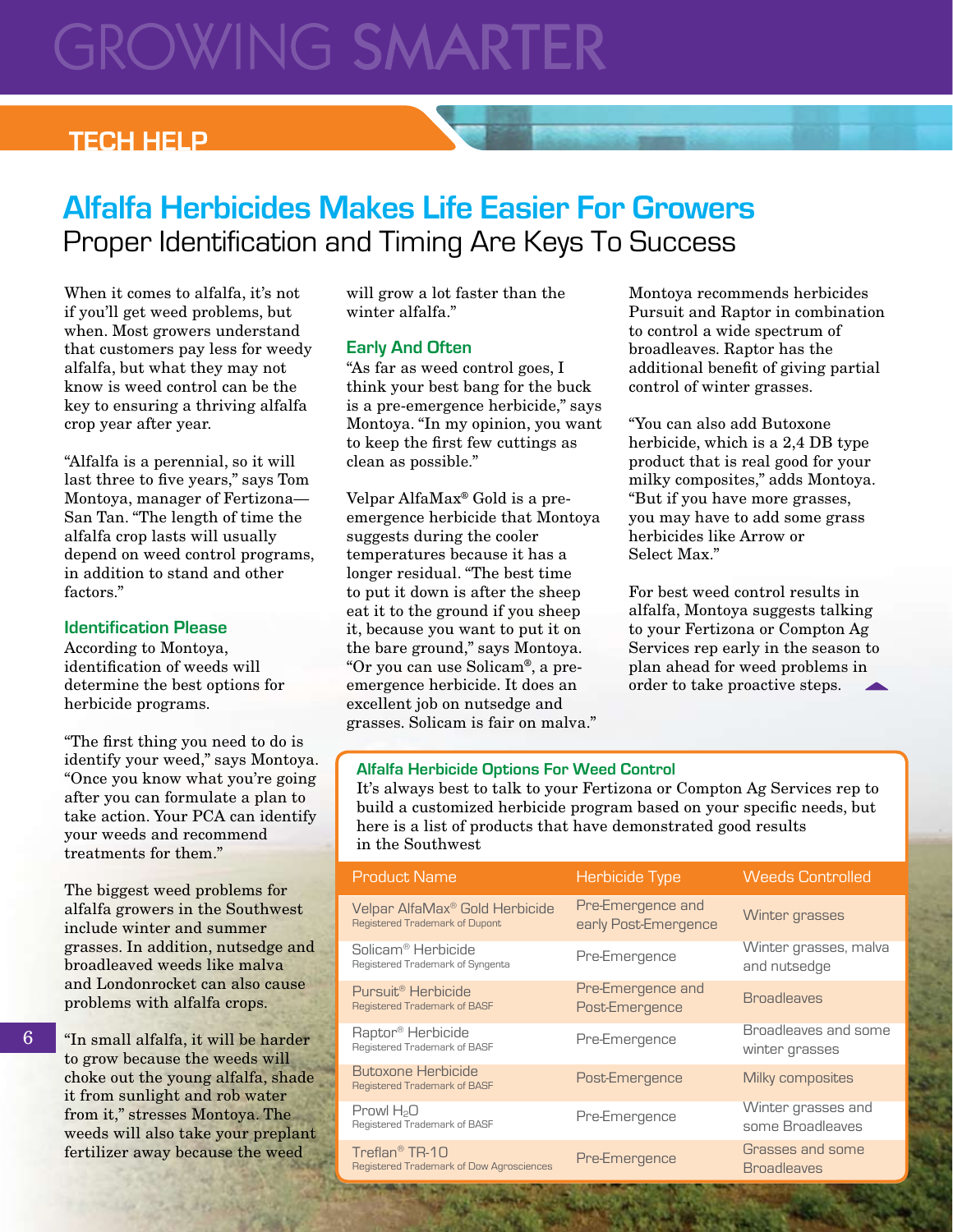## **Meet Your Rep**

# **John Hume And Rambler, The Dynamic Duo** When Efficiency And Accuracy Count



With the recent price hikes and some challenging times in the agriculture industry, John Hume knows that he can't afford to ramble around on the job. As the key contact between the growers and the Fertizona offices in Yuma and Roll, John may not be able to control the bad times, "but I can be efficient and accurate," he says. "And we can always do the best we can with what we've got."

So it should be interesting to discover if his new four-legged companion, Rambler, will live up to his namesake.

John Hume and Rambler on the farm

Of course, Rambler, a Rottweiler and Labrador Retriever mix, is brand new to the industry. John, on the other hand, has been working in agriculture since he was a young pup. Born and raised in Dateland, Arizona, John worked on dairy farms and vineyards and was part of the weeding crew on his Dad's farm as early as grade school. Staying true to his agricultural roots, he later received a Bachelor's degree in Animal Science with a minor in Ag Economics from the University of Arizona and

started working with Fertizona two months after graduating.

"The Yuma office had an opening in 2003, so that's when I joined the team," John explains. "So I've been with the company now for four years… and I've been in agriculture almost as long as I can remember."

John's main responsibility with Fertizona is in sales, but he often checks crops and is always willing to pitch in to help – anything to help get the job done and to get it done better, quicker and right. As long as it doesn't require being inside too much.

"I'm not really a sit-inside kind of guy," John says. "I like the outdoors, and I enjoy all the people I work with – from the tractor drivers to our Fertizona team. I'm happy to do whatever it takes to help our growers – even during the tough times. This is a collaboration; we're all in this together."

And now Rambler has become a valued team member. "He rides around with me most days," John explains. "He comes in the office and is part of the crew now."

7 John and Rambler searching for weeds in a recently planted wheat crop

## *Quick Tip*

*Please contact your local Fertizona or Compton Ag office for assistance obtaining EPA worker protection training.*